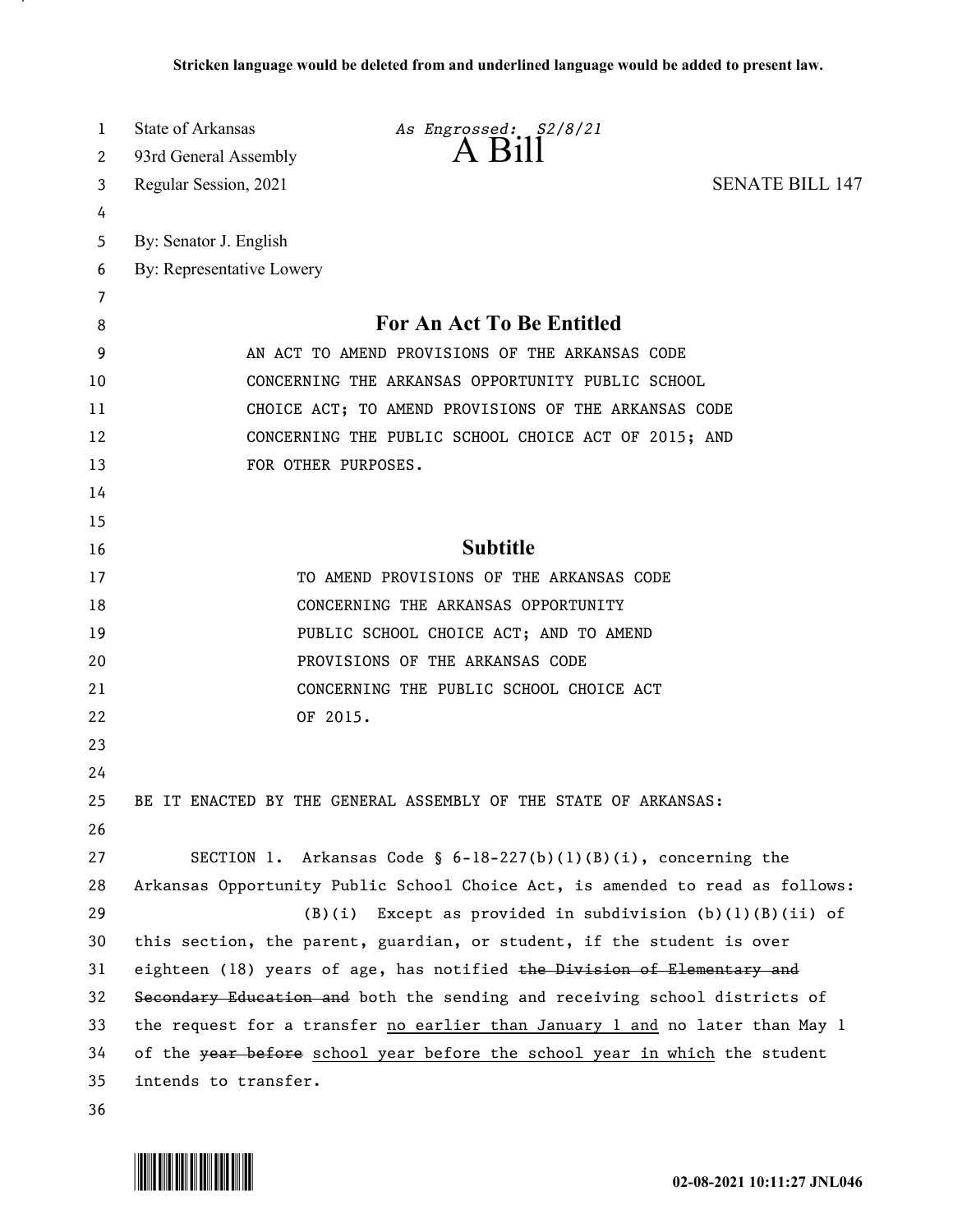SECTION 2. Arkansas Code § 6-18-227(b)(3)(A)(ii)(a), concerning the Arkansas Opportunity Public School Choice Act, is amended to read as follows: (ii)(a) Offer the parent, guardian, or student, if the student is over eighteen (18) years of age, an opportunity to submit an application no earlier than January 1 and no later than May 1 to enroll the student in the upcoming school year in any public school district that is not classified by the state board as a public school district in need of Level 5 — Intensive support under §§ 6-15-2913 and 6-15-2915 or a public school within the resident district that does not have a rating of "F" under § 6-15- 2105 or § 6-15-2106 and state board rules. SECTION 3. Arkansas Code § 6-18-227(b)(3)(B)(i), concerning the Arkansas Opportunity Public School Choice Act, is amended to read as follows: (B)(i) The parent or guardian of a student enrolled in or assigned to a public school district that is classified by the state board as a public school district in need of Level 5 — Intensive support under § 6-15- *2913 or § 6-15-2915 or a public school that does not have has a rating of "F"* 18 under §§ 6-15-2105 and 6-15-2106 and state board rules may ehoose as an 19 alternative to enroll the student in a legally allowable public school district that is not classified as a public school district in need of Level  $5 -$  Intensive support under  $\frac{6}{5}$  6-15-2913 or  $\frac{6}{5}$  6-15-2915 or a public school 22 that does not have a rating of "F" under  $\S$   $\S$  6-15-2105 and 6-15-2106 and state 23 board rules and that is nearest to the student's legal residence.: (a) Apply to enroll the student in a legally allowable public school district that is not classified as a public school district in need of Level 5 — Intensive Support under § 6-15-2913 or § 6-15- 2915; or (b)(1) Apply to enroll the student in a public school within the resident district that does not have a rating of "F" under §§ 6-15-2015 and 6-15-2106 and state board rules and that is nearest the legal residence of the student. (2) If there is no public school within the resident district that does not have a rating of "F" under §§ 6-15-2105 and 6-15-2106 and state board rules, the student may apply to enroll in a nonresident public school district and, if accepted, be placed in a public school that does not have a rating of "F" under §§ 6-15-2015 and 6-15-2106

02-08-2021 10:11:27 JNL046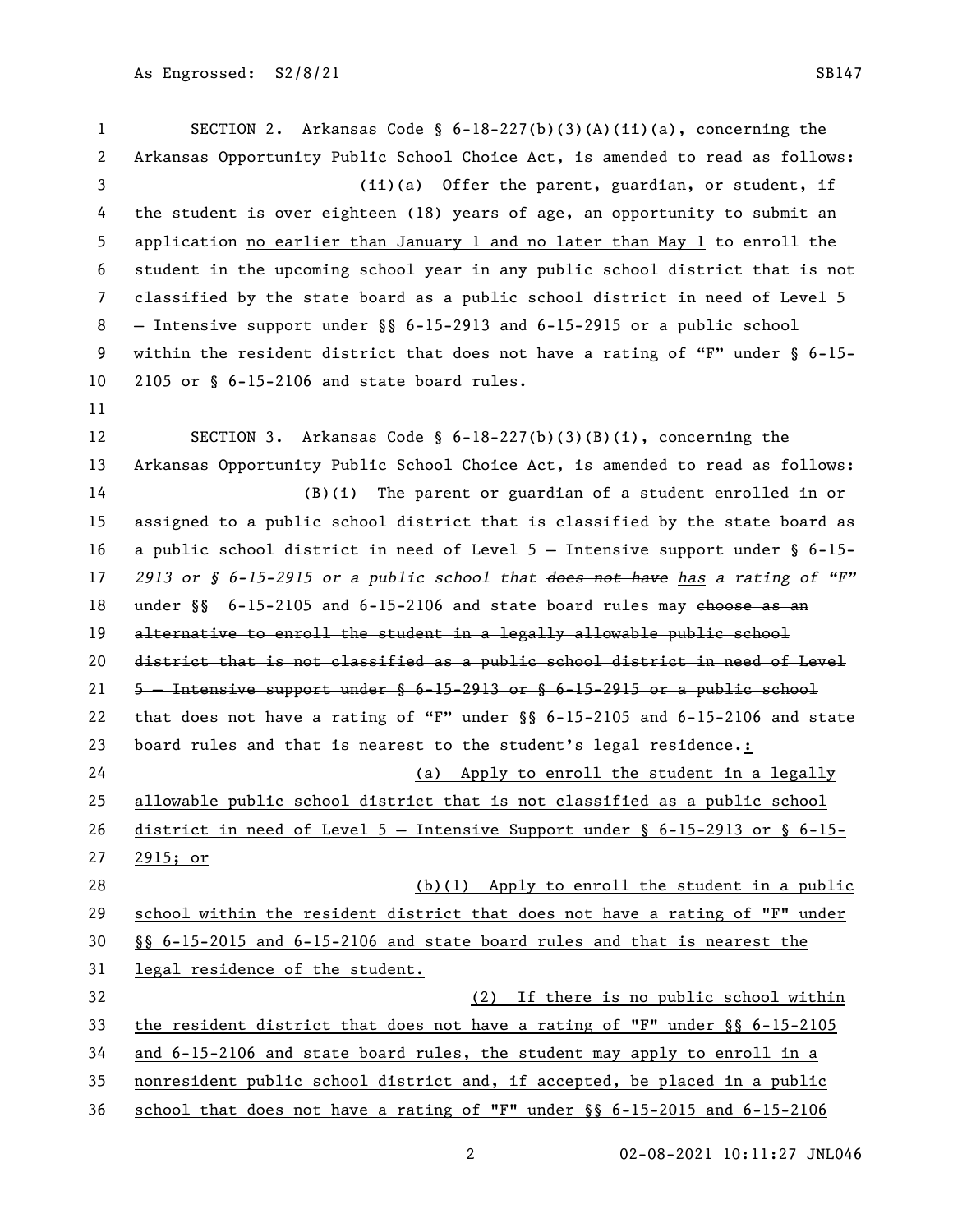and state board rules. SECTION 4. Arkansas Code § 6-18-227(d)(2), concerning the Arkansas Opportunity Public School Choice Act, is amended to add additional subdivisions to read as follows: (C) Except as provided in subdivision (b)(1)(B)(ii) of this section, by July 1 of the school year in which the student seeks to enroll in a nonresident district, the nonresident district shall notify the parent or guardian of the student and the resident district in writing as to 10 whether the student's application has been accepted or rejected. (D) If the parent or guardian of the student has applied to attend a school within the student's resident district, the resident district shall notify the parent or guardian of the student in writing as to whether the student's application has been accepted or rejected by July 1. (E) For each application received under subdivision (b)(1)(B)(ii) of this section, the nonresident district or resident district shall notify the parent or guardian of the student in writing as to whether the student's application has been accepted or rejected within fifteen (15) calendar days of the application being received. SECTION 5. Arkansas Code § 6-18-227(d)(3), concerning the Arkansas Opportunity Public School Choice Act, is amended to read as follows: (3) A student or the student's parent or guardian may appeal a school district's decision to deny admission to a school in the student's school district of choice due to lack of capacity to the state board by postmarking or delivering the appeal within ten (10) days after the student or the student's parent or guardian receives a written notice from the school district of choice that admission has been denied. SECTION 6. Arkansas Code § 6-18-1905(a), concerning applications for a transfer under the Public School Choice Act of 2015, is amended to read as follows: (a)(1) A application under this section shall be accepted no earlier 34 than January 1 and no later than May 1 each year. (2)(A) Each school district shall have a policy stating the method by which a parent or guardian of a student may submit a school choice

02-08-2021 10:11:27 JNL046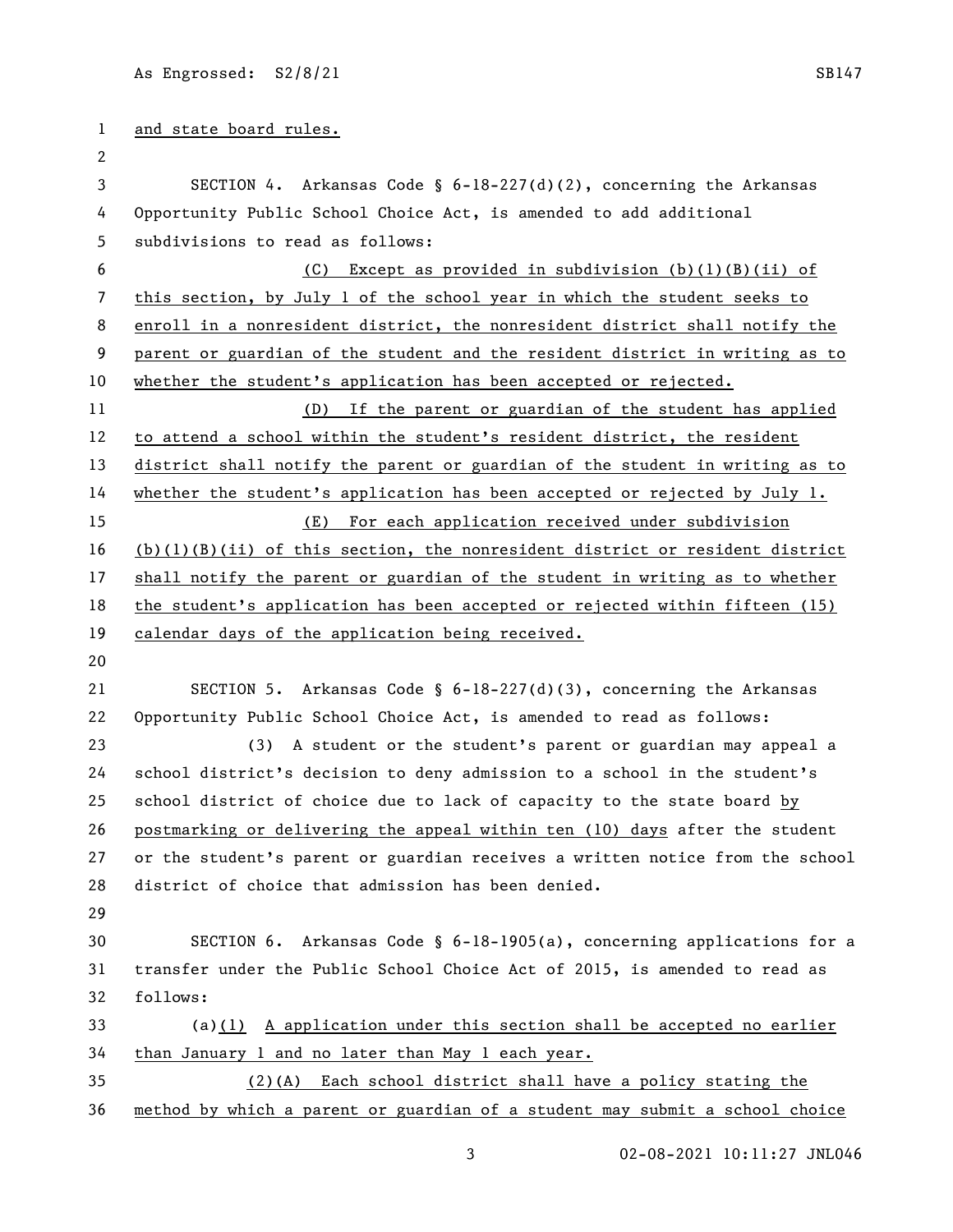application, including without limitation: (i) Regular mail; (ii) Email; and 4 (iii) Hand delivery. (B) A public school district shall not require a parent or guardian of a student to file an application in person. (3) If a student seeks to attend a school in a nonresident 8 district, the student's parent or guardian shall submit an application:  $\left(1\right)(A)$  To the nonresident district with a copy and to the student's resident district;  $\left(\frac{2}{A}\right)(B)(i)$  On a form approved by the Division of Elementary and Secondary Education. 13 (B)(ii) If a student has a parent or guardian who is an active-duty member of the military and who has been transferred to and resides on a military base, then the student's parent or guardian shall file an application for transfer under this section within fifteen (15) days of the parent's or guardian's arrival on the military base, which shall include without limitation the parent's or guardian's: 19 (i)(a) Military transfer orders; and (ii)(b) Proof of residency on the military base; and  $(3)(A)(C)(i)$  Postmarked or delivered no later than May 1 of the year in which the student seeks to begin the fall semester at the nonresident district. 25 (B)(ii) However, if a student has a parent or guardian who is an active-duty member of the military, then the student's application for a transfer under this section is not subject to the May 1 deadline under 28 subdivision  $(a)(A)$   $(A)$   $(a)(3)(C)(i)$  of this section if the student's parent or legal guardian:  $\frac{1}{i}(a)$  Has been transferred to and resides on a military base; and 32 (ii)(b) Provides military transfer orders that confirm the date of transfer to the military base. SECTION 7. Arkansas Code § 6-18-1907(b), concerning rules and appeals under the Public School Choice Act of 2015, is amended to add an additional